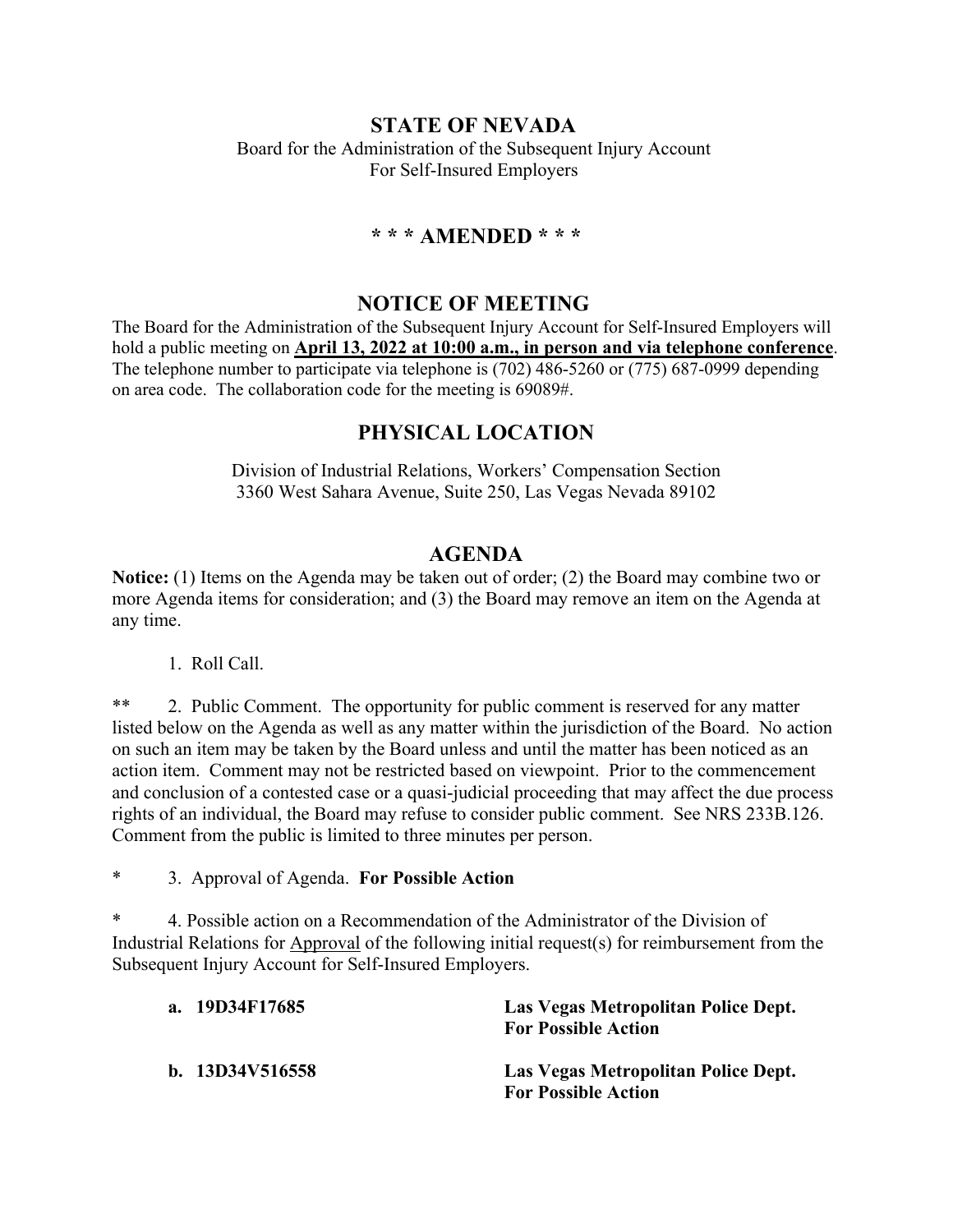#### **c. 19D341140891 Las Vegas Metropolitan Police Dept. For Possible Action**

\* 5. Possible action on a Recommendation of the Administrator of the Division of Industrial Relations for Approval of the following supplemental request(s) for reimbursement from the Subsequent Injury Account for Self-Insured Employers.

| a. 00G28Y029597      | Nevada Energy Inc.<br><b>For Possible Action</b>                |
|----------------------|-----------------------------------------------------------------|
| b. 19515F99624       | Truckee Meadows Community College<br><b>For Possible Action</b> |
| c. 07D85A191713      | Bally's Las Vegas<br><b>For Possible Action</b>                 |
| d. 05C51A994023      | City of North Las Vegas<br><b>For Possible Action</b>           |
| e. 05853A376918      | City of Reno<br><b>For Possible Action</b>                      |
| f. 010708-04007      | Lasco Bathware<br><b>For Possible Action</b>                    |
| g. 12G28Y027465      | NV Energy<br><b>For Possible Action</b>                         |
| h. 10C52B373680      | City of Henderson<br>For possible action                        |
| 6. Additional Items: |                                                                 |

- \*\* a. General Matters of Concern to Board Members Regarding Matters Not Appearing on the Agenda.
- \*\* b. Old and New business.

**\*\*** 7. Public Comment. The opportunity for public comment is reserved for any matter within the jurisdiction of the Board. No action on such an item can be taken by the Board unless and until the matter has been agendized as an action item. Comment from the public is limited to three minutes per person.

\* 8. Adjournment. **For Possible Action**